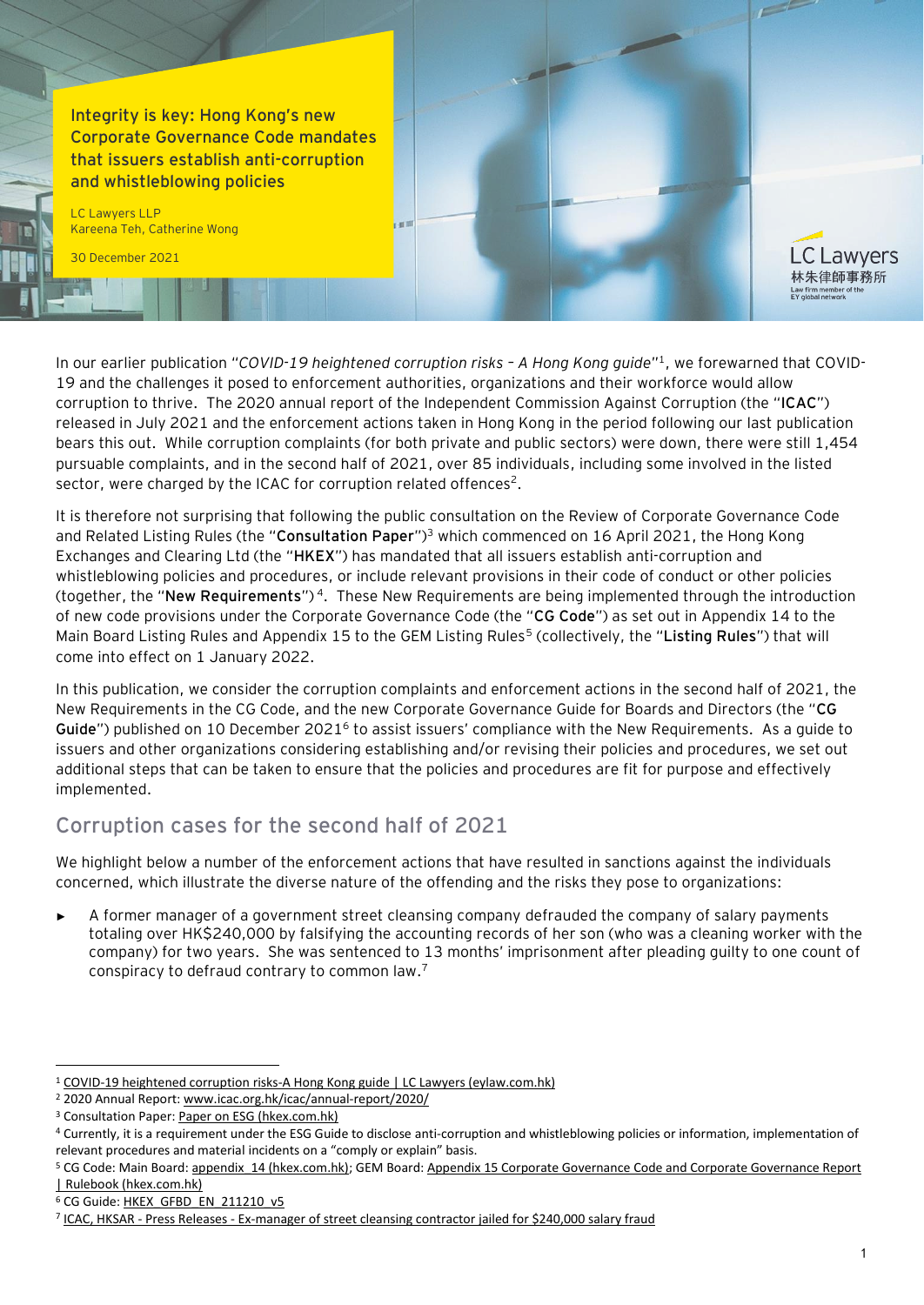- A former director of a garment trading company solicited a bribe of RMB150,000 from a manufacturer and stole HK\$150,000 from his then employer. He was convicted of one count of soliciting a bribe contrary to section 9(1)(a) of the Prevention of Bribery Ordinance (Cap. 201) ("**POBO**") and one count of theft contrary to section 9 of the Theft Ordinance (Cap. 210) (the "**Theft Ordinance**") and was sentenced to 10 months' imprisonment. 8
- A director and an employee of an air-conditioning system supplier submitted false quotations in relation to the installation of an environmental-friendly air-conditioning system for a printing company. They were convicted on one count of conspiracy to defraud the government of HK\$290,000 of funding provided through the Cleaner Production Partnership Program launched by the Environmental Protection Department to encourage and facilitate Hong Kong-owned factories in Guangdong and Hong Kong to adopt clean production technologies and practices. 9
- ► A former sourcing manager of a multinational retailer accepted over US\$615,000 (about HK\$4.8 million) in illegal rebate, loan and loan releases in the sum of about US\$45,000 (about HK\$350,000) from a supplier for placing toy orders totaling over US\$20 million (about HK\$156 million). The former manager was convicted on his guilty pleas to three charges – two of conspiracy by an agent to accept an advantage, both contrary to section 9(1)(a) of POBO and section 159A of the Crimes Ordinance (Cap. 200) (the "**Crimes Ordinance**"), and one of an agent accepting an advantage contrary to section 9(1)(a) of the POBO, and was sentenced to three years' imprisonment. 10
- ► A former teacher of a government-aided secondary school used copies of false instruments in deceiving the school of payments totaling HK\$5.3 million in relation to 14 school facility renovation projects. He was sentenced to 46 months' imprisonment after pleading guilty to a total of 18 charges – 10 of an agent using a document with intent to deceive his principal contrary to section 9(3) of the POBO, five of theft contrary to section 9 of the Theft Ordinance, and three of using a copy of a false instrument contrary to section 74 of the Crimes Ordinance. 11
- A former manager of a lighting product company concealed his wife's interest in a trading company when handling transactions between the two companies involving sums of discount and subsidy totaling about HK\$12 million. He was convicted on his guilty plea to one count of fraud contrary to section 16A(1) of the Theft Ordinance and was sentenced to 56 months' imprisonment.<sup>12</sup>
- A former manager of an aircraft maintenance company procured the company to place purchase orders with two contractors and pay HK\$1.5 million for toolings containing technical drawings that it already had and did not need. He was convicted on two counts of fraud contrary to section 16A(1) of the Theft Ordinance and was sentenced to 27 months' imprisonment.<sup>13</sup>
- ► A director of a small and medium enterprise used copies of false audited reports and bank statements of the company to support its applications for banking facilities totaling HK\$19 million with two banks. He was convicted of five counts of using copies of false instruments contrary to section 74 of the Crimes Ordinance and was sentenced to six years' imprisonment.<sup>14</sup>
- Two then employees of a sub-contractor of the Third Runway Project of the Hong Kong International Airport accepted illegal rebates totaling HK\$27,000 from five construction workers. One of them pleaded guilty to six charges – two of an agent accepting an advantage contrary to section 9(1)(a) of POBO, and four of conspiracy by an agent to accept advantages contrary to section 9(1)(a) of POBO and section 159A of the Crimes Ordinance. The other employee pleaded guilty to one of the above conspiracy charges. They were each sentenced to jail terms of up to six months. 15

<sup>&</sup>lt;sup>8</sup> ICAC, HKSAR - Press Releases - [Ex-director of garment trading company jailed for soliciting RMB150,000 bribe and stealing HK\\$150,000](https://www.icac.org.hk/en/press/index_id_1134.html) <sup>9</sup> ICAC, HKSAR - Press Releases - [Duo guilty of fraud over \\$290,000 government green funding](https://www.icac.org.hk/en/press/index_id_1149.html)

<sup>10</sup> ICAC, HKSAR - Press Releases - Ex-[manager of groceries retailer gets three years' jail for accepting bribes](https://www.icac.org.hk/en/press/index_id_1139.html)

<sup>11</sup> ICAC, HKSAR - Press Releases - Ex-secondary school teacher jailed for breaching anti-bribery law and theft involving \$5.3m over renovation [projects](https://www.icac.org.hk/en/press/index_id_1180.html)

<sup>12</sup> ICAC, HKSAR - Press Releases - [Ex-manager of lighting product company charged by ICAC jailed for 56 months over \\$12m fraud](https://www.icac.org.hk/en/press/index_id_1191.html)

<sup>13</sup> ICAC, HKSAR - Press Releases - [Ex-manager of aircraft maintenance company charged by ICAC jailed for \\$1.5m order fraud](https://www.icac.org.hk/en/press/index_id_1202.html)

<sup>&</sup>lt;sup>14</sup> ICAC, HKSAR - Press Releases - [SME director charged by ICAC jailed for \\$19m banking facilities fraud](https://www.icac.org.hk/en/press/index_id_1233.html)

<sup>&</sup>lt;sup>15</sup> ICAC, HKSAR - Press Releases - Duo charged by ICAC jailed for accepting illegal rebates from construction workers over Third Runway Project [jobs](https://www.icac.org.hk/en/press/index_id_1248.html)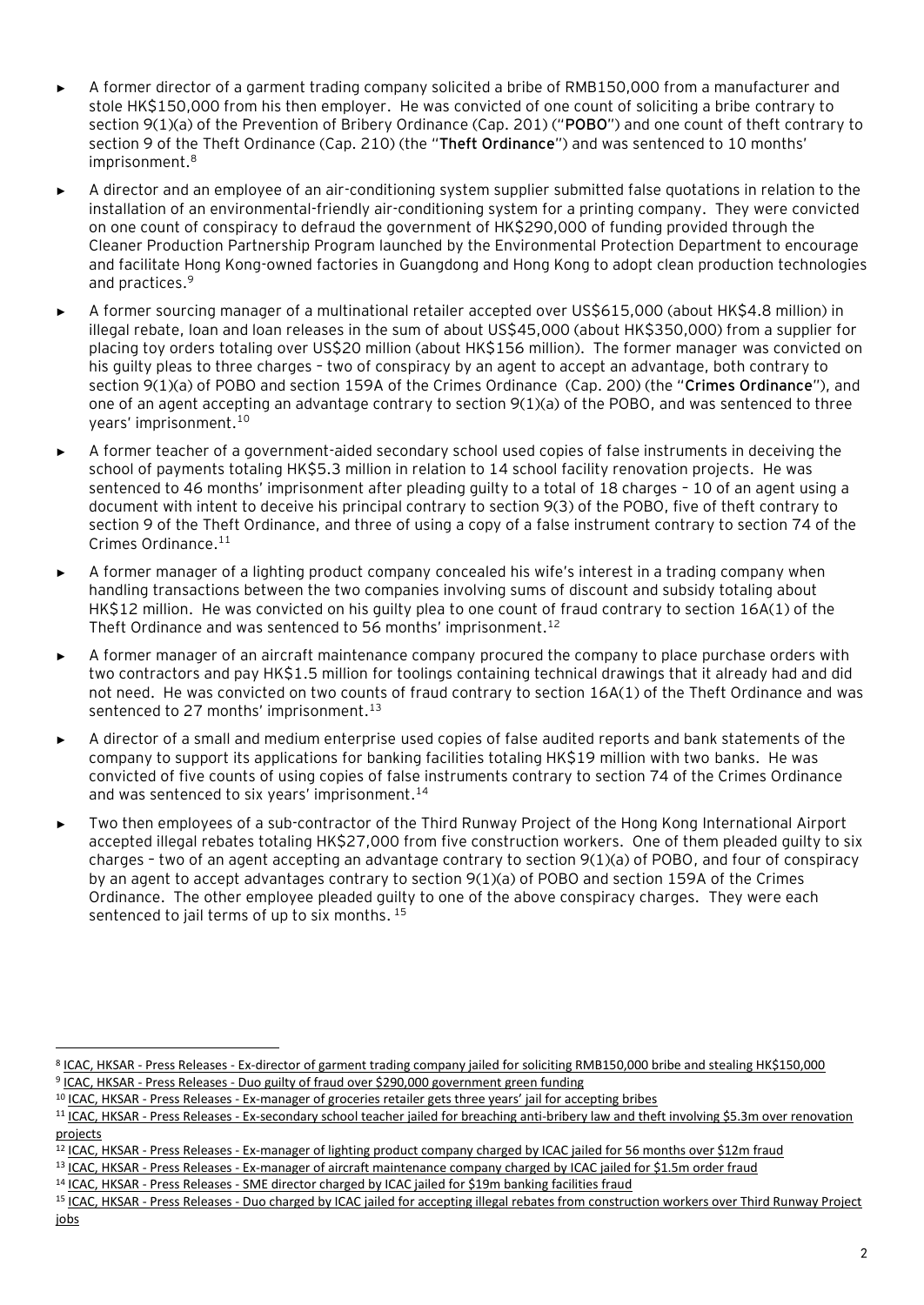There were also a number of enforcement actions involving the listed sector, some of which are still pending:

- ► In July 2021, in an operation jointly mounted by the ICAC and the SFC, which involved searches of a listed company's offices and that of one of its underwriters in its initial public offering ("**IPO**"), the ICAC arrested a senior executive of a listed company who was suspected to have offered advantages to the staff of the underwriter concerned. 16
- In August 2021, five individuals including a current senior executive and a former executive of a listed company were arrested in a joint operation of the ICAC and the SFC, which also involved searches of the listed company's offices and the premises of other related parties. The five arrestees allegedly conspired with others to accept advantages for granting substantial amounts of loans to a number of companies and renewing the loans. Some of the borrowers were controlled by senior executives of the listed companies or their associates, and repayments were defaulted on and largely unrecoverable by the listed company.<sup>17</sup>
- In October 2021, four people, including two former senior executives of a then listed company, were sentenced to jail terms of up to seven months for conspiracy to defraud the Stock Exchange of Hong Kong (the "**SEHK**"), the then listed company and its board of directors and shareholders over the placement of bonds issued by the listed company. On four occasions between July 2014 and January 2015, the then listed company engaged a company to be a placing agent of four bond placing exercises of the listed company. The four people conspired together to arrange for the placing agent to further engage another company as the sub-placing agent for the four bond placing exercises. The sub-placing agent subsequently received around HK\$49.6 million as sub-placing commission from the listed company, and HK\$1.2 million as bonus from the placing agent under the sub-placing arrangements. In fact, the placing agent did not place any bonds with any investor and the sub-placing agent was the actual placing agent. $18$
- ► In November 2021, three persons, including a then chairman and a then substantial shareholder of a listed company, a merchant, and an employee of the merchant were charged with conspiracy to defraud the SEHK, the listed company and its board of directors and shareholders by concealing a "backdoor listing" agreement when placing convertible notes to increase the share capital of the listed company and dealing with crime proceeds of HK\$42 million. The three persons jointly faced two counts of conspiracy to defraud contrary to common law. The merchant and the employee of the merchant also faced one count of dealing with property known or reasonably believed to represent proceeds of an indictable offence contrary to section 25(1) of the Organized and Serious Crimes Ordinance (Cap. 455).<sup>19</sup>
- In the same month, the ICAC arrested nine persons, including three certified public accountants ("CPA") and two audit staff of the CPA firm and its sister company. The five CPAs and auditing staff have allegedly accepted bribes totaling over HK\$1 million from the chairman of the construction firm for compiling a false accountants' report for the construction firms' submission to the HKEX in relation to its listing on the Main Board.<sup>20</sup>

As can be seen from the above sample cases, many of the enforcement actions for corruption related offences involved both senior and junior personnel from large as well as small organizations in diverse industries, including construction, education, finance, retail / trading and transportation. Additionally, the personnel concerned worked in different functional areas, such as finance, human resources, marketing, operations, strategy and technology and equipment. They were also allegedly involved in a variety of misconduct, including misconduct in public office and/or failing to declare conflicts of interests, obtaining advantage by deception, accepting bribes and illegal rebates from clients / employees, conspiracy to steal, using false documents to mislead / pervert the course of public justice, as well as fraud / conspiracy to defraud. Of particular concern is the alleged involvement of *"gatekeepers"*, such as directors, senior management and professionals from underwriting and accounting firms involved in the listed sector, in the misconduct.

<sup>19</sup> ICAC, HKSAR - Press Releases - Merchant further charged by ICAC with conspiracy to defraud over 'backdoor listing' of listed company and [money laundering](https://www.icac.org.hk/en/press/index_id_1229.html)

<sup>&</sup>lt;sup>16</sup> ICAC, HKSAR - Press Releases - [ICAC statement;](https://www.icac.org.hk/en/press/index_id_1136.html) SFC and ICAC search a listed company and an underwriter | Securities & Futures Commission [of Hong Kong](https://apps.sfc.hk/edistributionWeb/gateway/EN/news-and-announcements/news/enforcement-news/doc?refNo=21PR72)

<sup>&</sup>lt;sup>17</sup> ICAC, HKSAR - Press Releases - [ICAC statement;](https://www.icac.org.hk/en/press/index_id_1159.html) SFC and ICAC joint operation on listed company's suspicious money lending activities | [Securities & Futures Commission of Hong Kong](https://apps.sfc.hk/edistributionWeb/gateway/EN/news-and-announcements/news/enforcement-news/doc?refNo=21PR83)

<sup>18</sup> SFC-[ICAC operation leads to conviction of Convoy Global's former senior executives | Securities & Futures Commission of Hong Kong](https://apps.sfc.hk/edistributionWeb/gateway/EN/news-and-announcements/news/enforcement-news/doc?refNo=21PR94); ICAC, HKSAR - Press Releases - [Four charged by ICAC sentenced for conspiracy to defraud over bonds placement of listed company](https://www.icac.org.hk/en/press/index_id_1197.html)

<sup>&</sup>lt;sup>20</sup> ICAC, HKSAR - Press Releases - [Three accountants among nine arrested by ICAC for alleged bribery over listing of Macao construction firm](https://www.icac.org.hk/en/press/index_id_1230.html)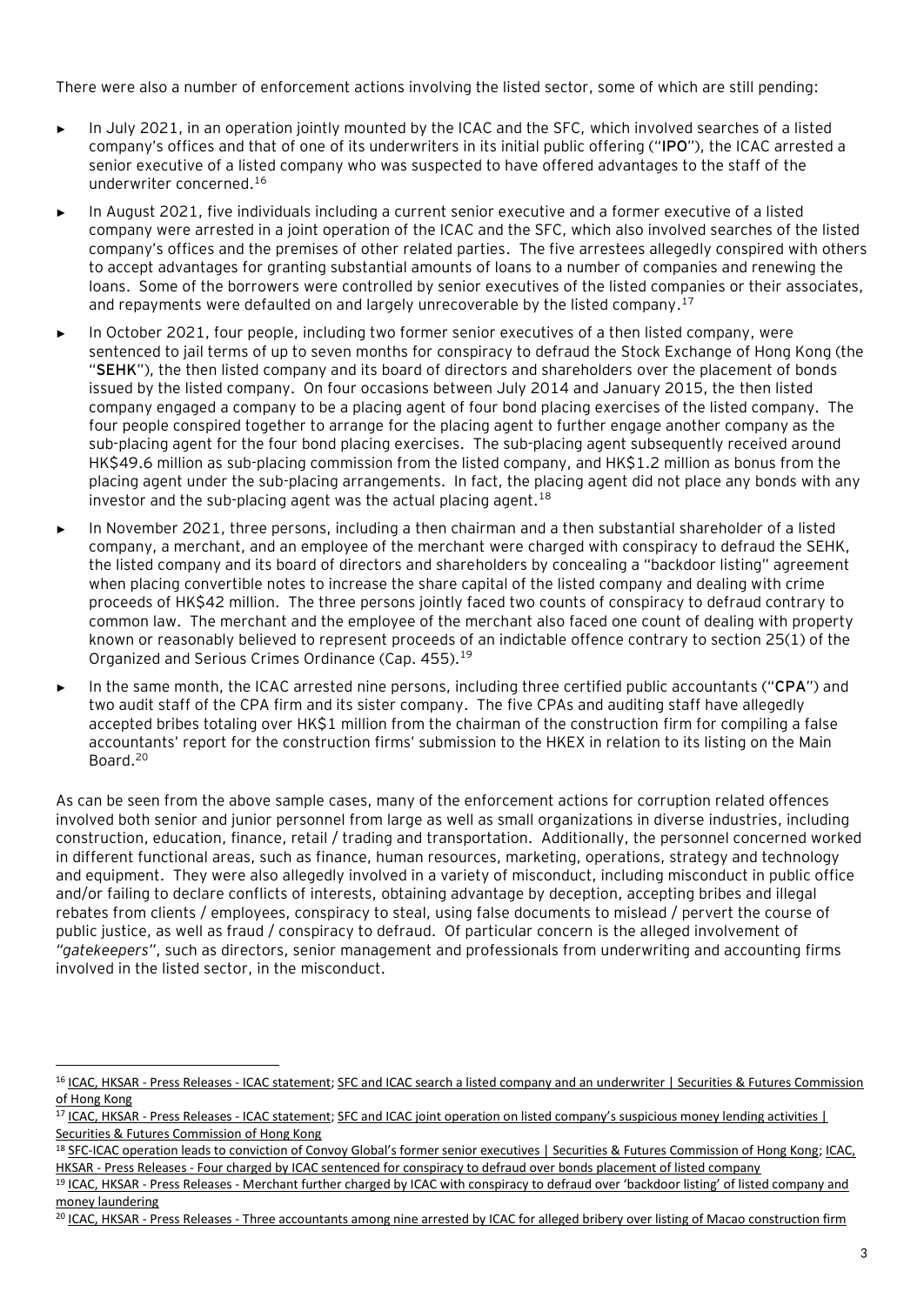## **The New Requirements to establish anti-corruption and whistleblowing policies and procedures effective from 1 January 2022**

The revised Listing Rules and CG Code with the New Requirements will come into effect on 1 January 2022, and will apply to corporate governance reports for the financial year commencing on or after 1 January 2022.

To assist compliance with the New Requirements, the HKEX published the CG Guide to provide guidance to issuers. The CG Guide should be read alongside the Listing Rules (including the CG Code), and is *"intended to stimulate the board's thinking on how they can carry out their role most effectively, including how the principles in the CG Code are applied and reported on."* 21

As stated in the CG Guide, having anti-corruption and whistleblowing policies and procedures are core to establishing a healthy corporate culture and promoting high ethical standards. An effective whistleblowing system can help detect and deter misconduct or malpractice.

|                       | Anti-corruption Policies & Procedures                                                                                                                                                                                                                                                                                                                                 | <b>Whistleblowing Policies &amp; Procedures</b>                                                                                                                                                                                                                                                                                                                                                                                                                                                                                                                                                                                                                                                                                                                      |
|-----------------------|-----------------------------------------------------------------------------------------------------------------------------------------------------------------------------------------------------------------------------------------------------------------------------------------------------------------------------------------------------------------------|----------------------------------------------------------------------------------------------------------------------------------------------------------------------------------------------------------------------------------------------------------------------------------------------------------------------------------------------------------------------------------------------------------------------------------------------------------------------------------------------------------------------------------------------------------------------------------------------------------------------------------------------------------------------------------------------------------------------------------------------------------------------|
| Purpose of the policy | The policy should demonstrate the issuer's<br>support for anti-corruption law and<br>regulations, and promote an anti-<br>corruption culture within the issuer.                                                                                                                                                                                                       | The policy should enable employees and<br>those who deal with the issuer, e.g.<br>customers and suppliers, to voice<br>concerns, in confidence and anonymity,<br>with the audit committee (or a designated<br>committee comprising a majority of<br>independent non-executive directors)<br>about possible improprieties in matters<br>relating to the issuer.                                                                                                                                                                                                                                                                                                                                                                                                       |
| Scope of the policy   | The policy should include:                                                                                                                                                                                                                                                                                                                                            | The policy should include:                                                                                                                                                                                                                                                                                                                                                                                                                                                                                                                                                                                                                                                                                                                                           |
|                       | the types of breaches and conduct<br>(a)<br>issues to which the policy applies;<br>personnel to which the policy applies<br>(b)<br>- this should cover employees at all<br>levels, external parties doing<br>business with the issuer and those<br>acting in an agency / fiduciary<br>capacity on behalf of the issuer (e.g.<br>agents, consultants and contractors). | the types of breaches and conduct<br>(a)<br>issues to which the policy applies,<br>with examples of the major and minor<br>misconduct, and the level of<br>substantiation that may justify or<br>warrant reporting;<br>personnel to which the policy applies<br>(b)<br>(including implicated parties and the<br>reporting parties) - this should cover<br>employees at all levels and other<br>stakeholders who might be victims of<br>staff misconduct, including business<br>counterparties (e.g. suppliers);<br>relevant committee / department /<br>(c)<br>personnel responsible for the day-to-<br>day implementation and oversight of<br>the policy, reviewing and<br>investigation of reports, and<br>consideration and approval of<br>changes to the policy. |

The key provisions in the CG Guide on establishing the anti-corruption and whistleblowing policies and procedures follow:-

<sup>21</sup> CG Guide[: HKEX\\_GFBD\\_EN\\_211210\\_v5](https://www.hkex.com.hk/-/media/HKEX-Market/Listing/Rules-and-Guidance/Corporate-Governance-Practices/guide_board_dir.pdf?la=en)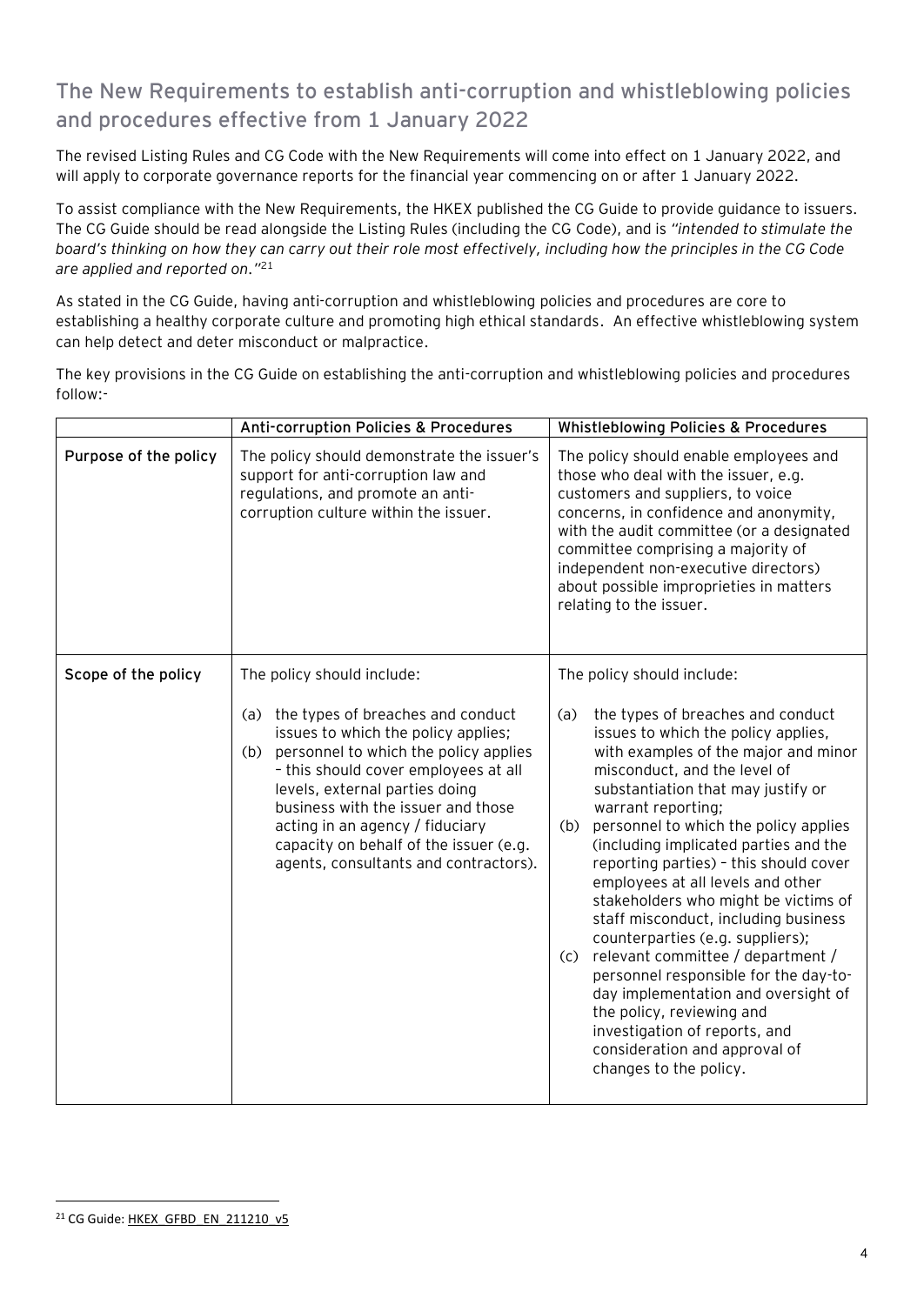| Matters that may be<br>included in the policy | The policy may include the following:                                                                                                                                                                                                                                                                                                          | The policy may include the following:                                                                                                                                                                                                                                                                                  |
|-----------------------------------------------|------------------------------------------------------------------------------------------------------------------------------------------------------------------------------------------------------------------------------------------------------------------------------------------------------------------------------------------------|------------------------------------------------------------------------------------------------------------------------------------------------------------------------------------------------------------------------------------------------------------------------------------------------------------------------|
|                                               | Culture / integrity requirement:<br>(a) the issuer's desired culture, with<br>integrity, honesty, fairness,<br>impartiality, and ethical business<br>practices being stated as one of the<br>core values of the issuer;<br>integrity and conduct requirements<br>(b)<br>expected of the issuer's personnel,<br>including compliance with POBO, | Statement of intent / pledge: a statement<br>about the issuer's commitment to high<br>probity standards and ethical business<br>practices, encouragement of reporting<br>concerns and actual or suspected<br>misconduct or malpractice by any staff<br>and/or external parties in any matter<br>related to the issuer. |
|                                               | amongst other relevant laws of other<br>countries / regions as appropriate.                                                                                                                                                                                                                                                                    | Protection against retaliation: a<br>statement pledging confidentiality,<br>anonymity, timely handling of reports,<br>assurance of fair treatment and protection                                                                                                                                                       |
|                                               | Conflicts of interest:<br>(a) a statement of policy requiring<br>directors and employees to avoid<br>conflicts of interest in carrying out<br>the issuer's business and to declare                                                                                                                                                             | from retaliation, and the relevant policy<br>and measures.<br>Whistleblowing program:<br>a description of the different means<br>(a)                                                                                                                                                                                   |
|                                               | any conflicts of interest as<br>appropriate;<br>guidelines on handling of conflicts of<br>(b)<br>interest.                                                                                                                                                                                                                                     | for making reports and the ways<br>anonymous reports will be handled;<br>establishment of appropriate<br>(b)<br>reporting channels with relevant<br>mandates (as reports may be made                                                                                                                                   |
|                                               | Top-level commitment: an unequivocal<br>statement of top-level commitment to<br>adopt ethical and anti-corruption business<br>practices, high standard of integrity and<br>zero tolerance of corruption.                                                                                                                                       | against staff at different levels);<br>a requirement to centrally record all<br>(c)<br>reports and the corresponding follow<br>up actions to ensure accountability;<br>a requirement that an internal inquiry<br>(d)                                                                                                   |
|                                               | Customer due diligence measures: a<br>requirement to include proper customer<br>due diligence and record-keeping<br>measures, policies or procedures taking<br>into account factors including products<br>and services offered, types of customers<br>and geographical locations involved.                                                     | should not jeopardize any future<br>investigation by a law enforcement<br>agency (including the steps to ensure<br>the appropriate handling of<br>suspected criminal offences reported<br>or revealed during the internal<br>enquiry), and that a report should be<br>made to appropriate law                          |
|                                               | Anti-corruption program:<br>(a) description of the issuer's anti-<br>corruption program, including the                                                                                                                                                                                                                                         | enforcement agency once there is<br>reasonable suspicion of a criminal<br>offence.                                                                                                                                                                                                                                     |
|                                               | mechanism for the identification and<br>assessment of corruption risks and<br>the controls in place to mitigate the<br>risks;                                                                                                                                                                                                                  | Consequence of false reports: a policy<br>against knowingly / irresponsibly making<br>false allegations or malicious allegations<br>and its consequences.                                                                                                                                                              |
|                                               | appropriate policies and controls to<br>(b)<br>manage risks and maintain records<br>when offering or accepting gifts,<br>entertainment or other advantages,<br>and when engaging in charitable                                                                                                                                                 | Disclosures: a requirement to disclose the<br>policy (or its summary) on the issuer's<br>websites and the reporting channels.                                                                                                                                                                                          |
|                                               | donations, political expenditure or<br>recruitment;<br>restrictions on the acceptance of<br>(c)<br>advantages from persons having<br>business dealings with the issuer                                                                                                                                                                         | Periodic review: a requirement to review<br>the whistleblowing mechanism periodically<br>to improve its effectiveness and employee<br>confidence in the process and to<br>encourage a "speak up" culture across the                                                                                                    |
|                                               | where no undue favour is involved;<br>proper training for management and<br>(d)<br>employees likely to be exposed to<br>bribery, corruption, money<br>laundering, and terrorist financing.                                                                                                                                                     | issuer.                                                                                                                                                                                                                                                                                                                |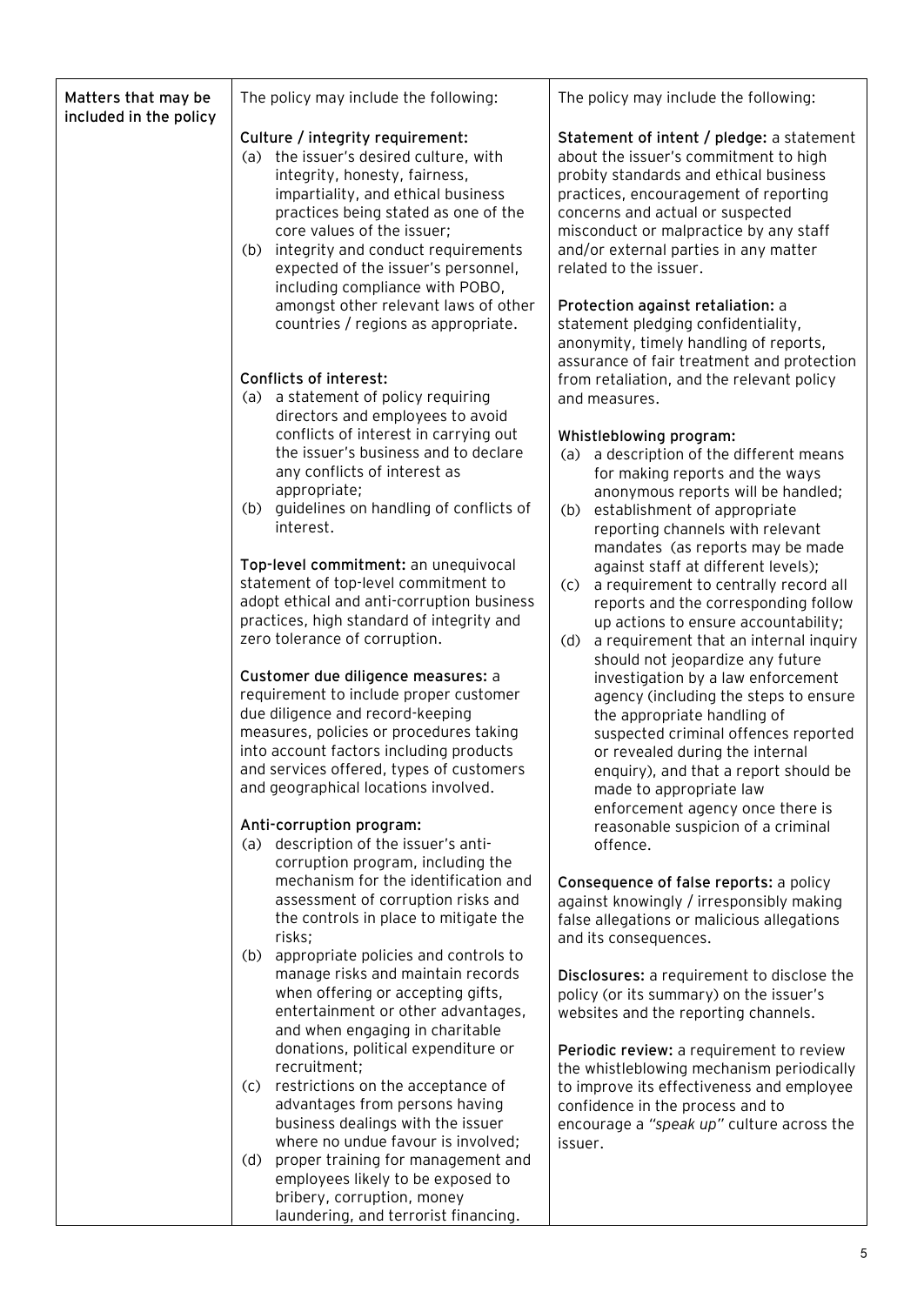| Disclosures: a requirement to disclose the<br>anti-corruption policy (or its summary) on<br>the issuer's website.                                                                                                                                                                                                                                                                                                                                                                                                                                                                                                                                                                    |  |
|--------------------------------------------------------------------------------------------------------------------------------------------------------------------------------------------------------------------------------------------------------------------------------------------------------------------------------------------------------------------------------------------------------------------------------------------------------------------------------------------------------------------------------------------------------------------------------------------------------------------------------------------------------------------------------------|--|
| Breaches of policy:<br>(a) a statement of policy setting out the<br>criminal and civil penalties and the<br>reputational damage that may arise if<br>the issuer is involved in any form of<br>bribery / corruption, money<br>laundering and financing of<br>terrorism, whether in Hong Kong or<br>elsewhere;<br>(b) a requirement to report breaches of<br>the policy to the appropriate person /<br>body within the issuer, and to bring<br>to the board's attention material<br>incidents relating to breaches of the<br>policy;<br>disciplinary measures, including<br>(C)<br>appropriate disciplinary action or<br>referral to law enforcement agencies<br>for serious breaches. |  |
| Periodic review: a requirement to<br>periodically review and ensure the<br>effectiveness of the policies, including<br>making changes when and where required.                                                                                                                                                                                                                                                                                                                                                                                                                                                                                                                       |  |

## **Key takeaways / recommendations**

The CG Guide is a good starting point for issuers and organizations who are seeking to establish anti-corruption and/or whistleblowing policies and procedures, or to modify their existing policies and procedures. To ensure that the policies and procedures are fit for purpose and effectively implemented, issuers and organizations should also consider taking the following steps:

#### *To ensure well designed policies and procedures*

- 1. ensure that the policies and procedures are designed around your organization's risk profile one size does not fit all;
- 2. ensure that the policies and procedures are clearly written, applicable, accessible and comprehensible to all employees;
- 3. ensure that there is periodic training of staff and mechanisms to measure the effectiveness of the policies and procedures;
- 4. ensure that the whistleblowing program provides a confidential and safe system for reporting suspected non-compliance, and is properly resourced;
- 5. ensure that there is a system for conducting proper risk based due diligence to identify and monitor dealings with all third parties and when assessing potential targets, including for corrupt activity;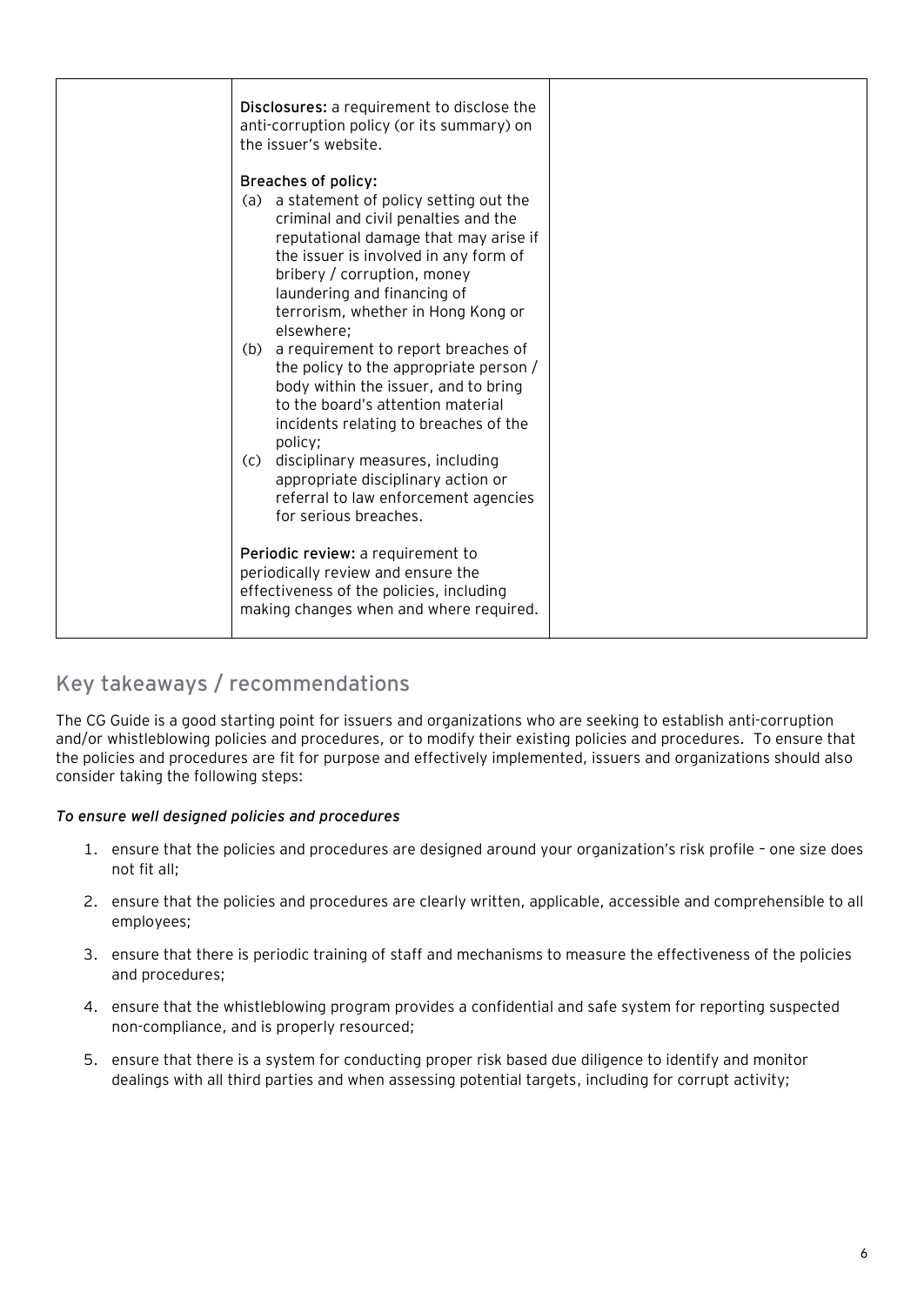#### *To ensure effective implementation*

- 6. ensure that the *"tone from the top" /* commitment to compliance is demonstrated across the whole organization; not just at senior management level;
- 7. ensure clear designation of properly qualified personnel with compliance responsibilities and allocation of sufficient resources to administer and support the anti-corruption and whistleblowing programs;
- 8. ensure that the anti-corruption and whistleblowing programs are properly enforced through clear and consistent disciplinary procedures and proper incentives for compliance;

#### *To ensure the program works in practice*

- 9. ensure periodic internal reviews are undertaken to evaluate compliance risks and effectiveness of the existing programs;
- 10. ensure timely, thorough and properly scoped investigations of suspected misconduct is undertaken by qualified personnel;
- 11. ensure that prompt analysis of root causes is conducted and remedial action is taken to address identified issues.